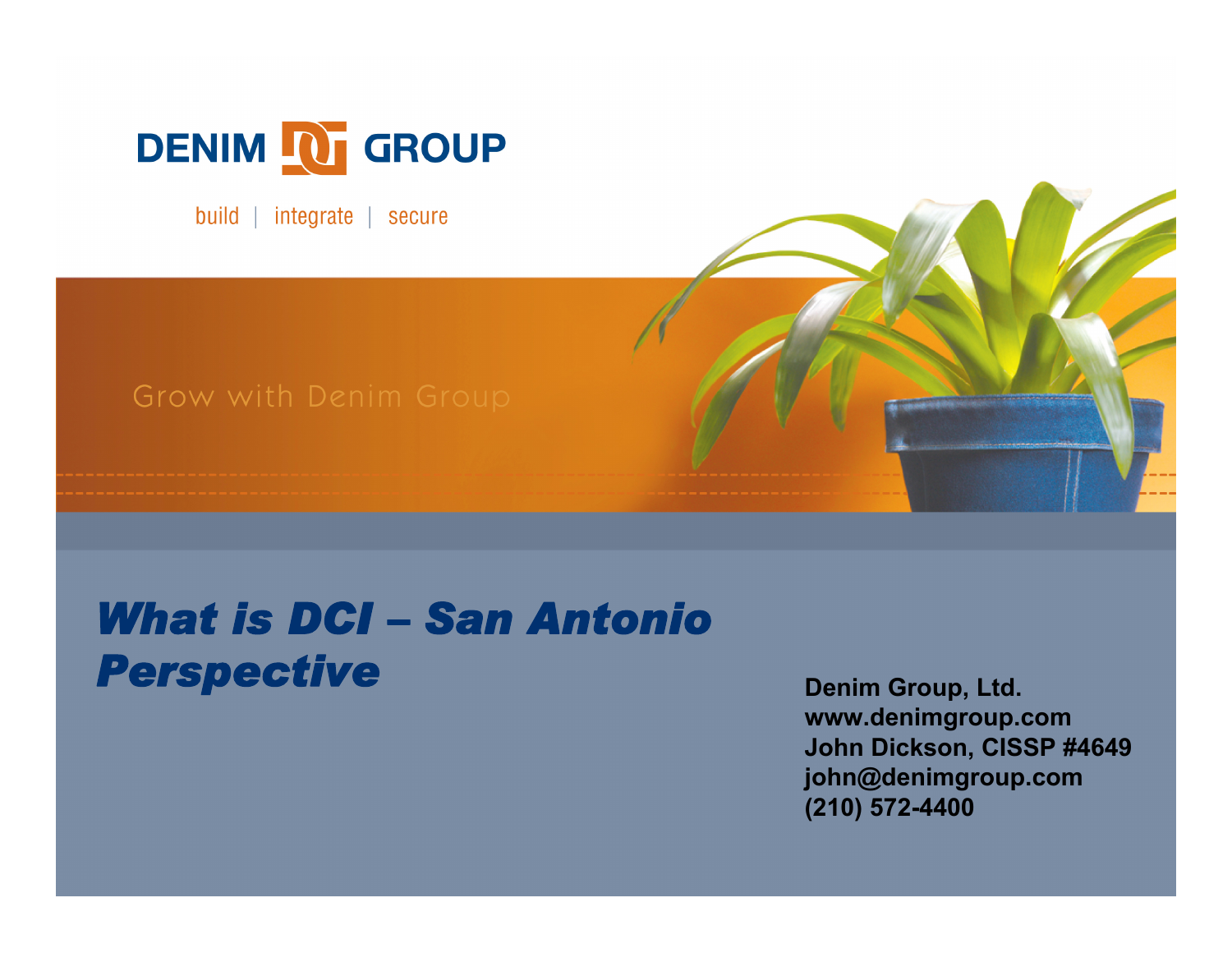## Background

- $\bullet$  Chairman of the San Antonio Technology Accelerator Initiative (SATAI)
- Founded and built the San Antonio office of OnRamp Access, one of the State's earliest ISPs
- $\bullet$  Completed the UT Austin Option II Executive MBA Program
- $\bullet$  Competed and was Finalist in UT Moot Corp Competition with System on Chip (SoC) functional verification product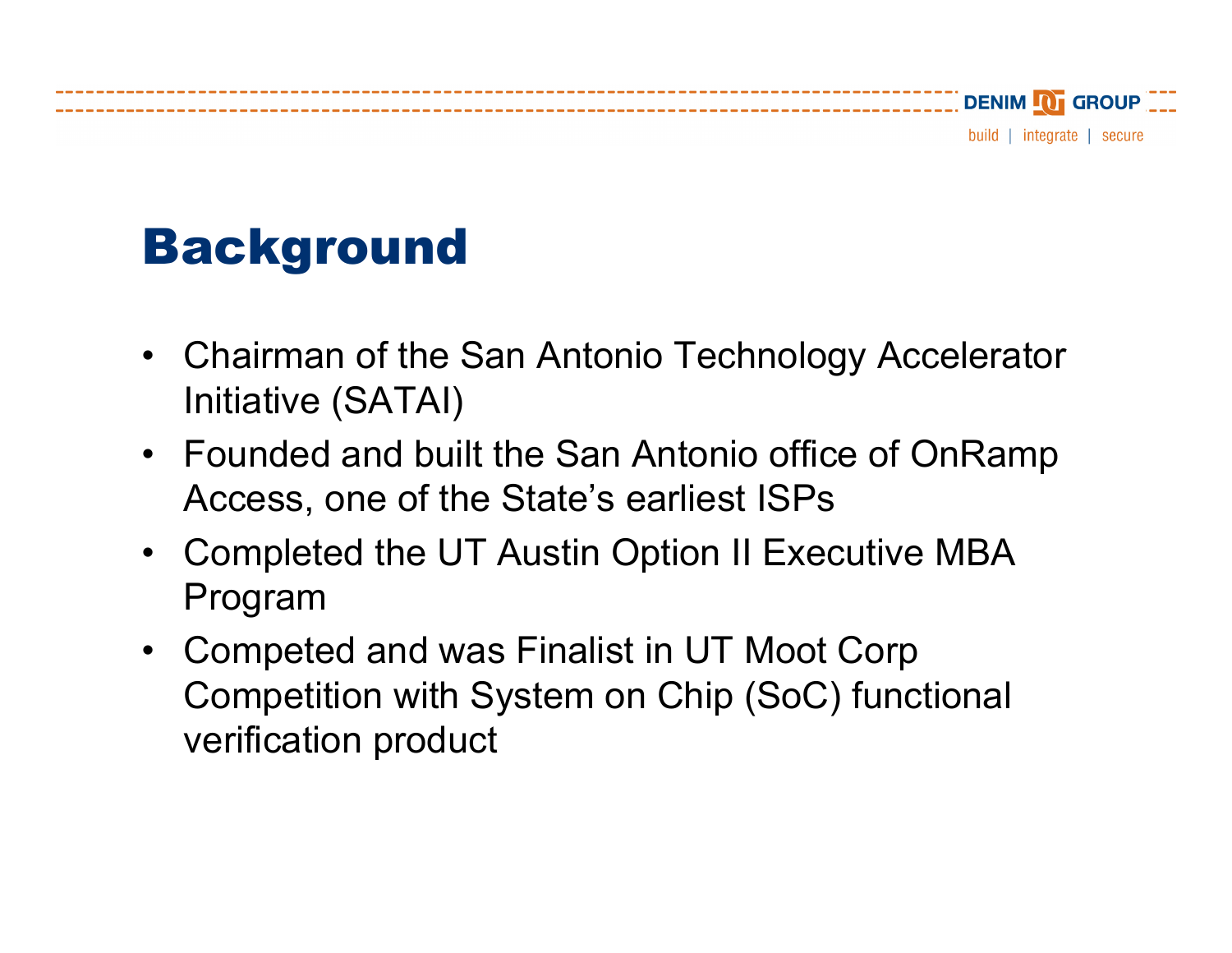DENIM **101** GROUP

build | integrate | secure

# San Antonio Technology Accelerator Initiative Legacy

- •Bootstrap Effort to Formalize Emerging Clusters of Activity
	- *Biomedical*
	- *Information Technology*
	- *Aerospa c e*
	- *Telecommunications*
- $\bullet$ Helped Provide Framework for Cooperation and a Clearinghouse for Information
- •Spirit of Collaboration Continues Today
- $\bullet$ Portfolio Companies Becoming Successful
- $\bullet$ Hosting South Texas Regional Center for Innovation and Commercialization (STRCIC)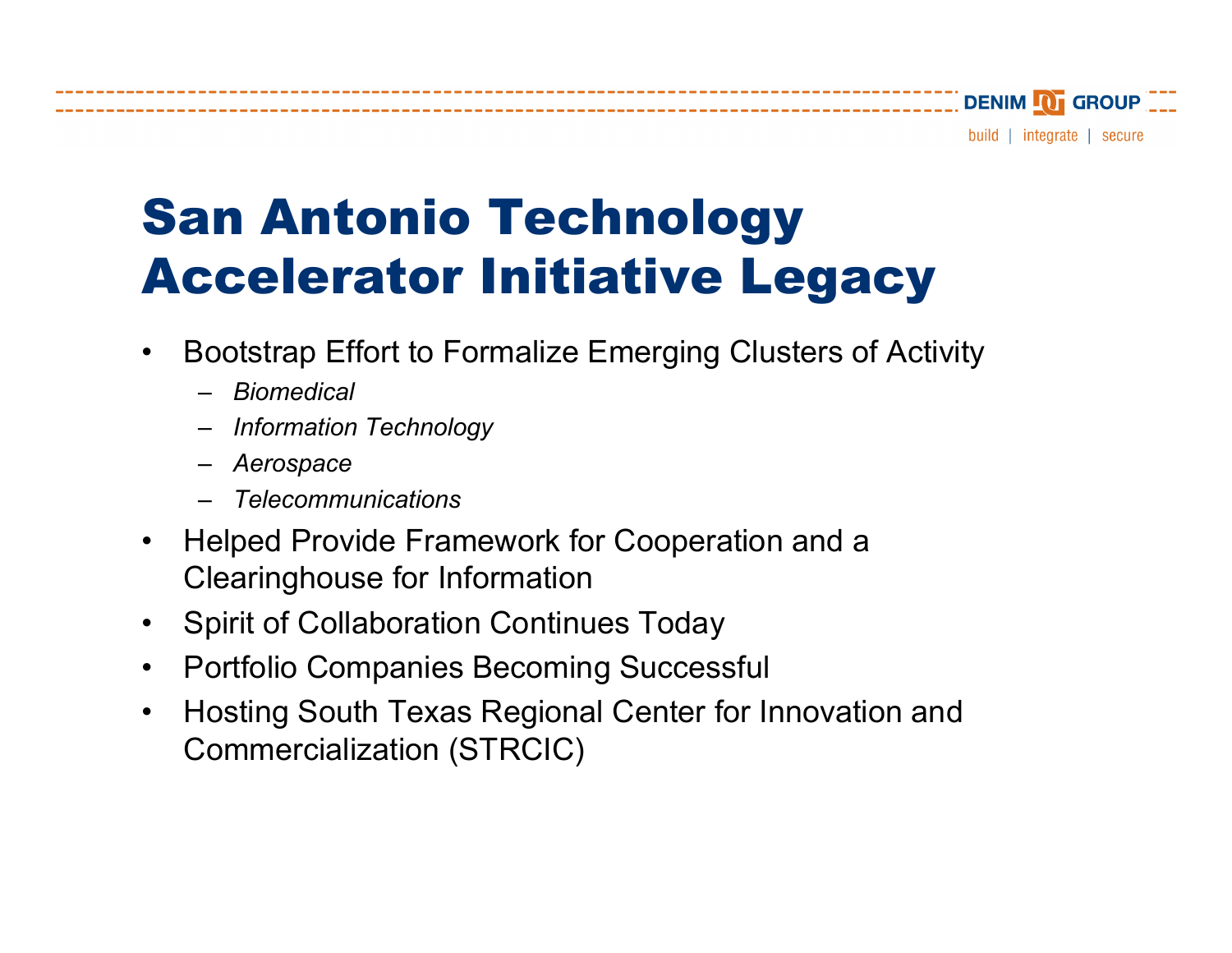## Observations from San Antonio

- •Digital Convergence Provides Certain Opportunities
- •Strong Federal Government Grant Background
- $\bullet$ Certain Strengths Exist
	- *Biomedical*
	- *Information Security*
	- *Aircraft Sustainment Activities*
- • Ingredients of Success
	- *Sustained Mutual Interest*
	- *Spirit of Collaboration*
	- *Understanding of Elected O fficials and Business Leaders* 
		- In ALL communities
	- *Refining the Messag e*